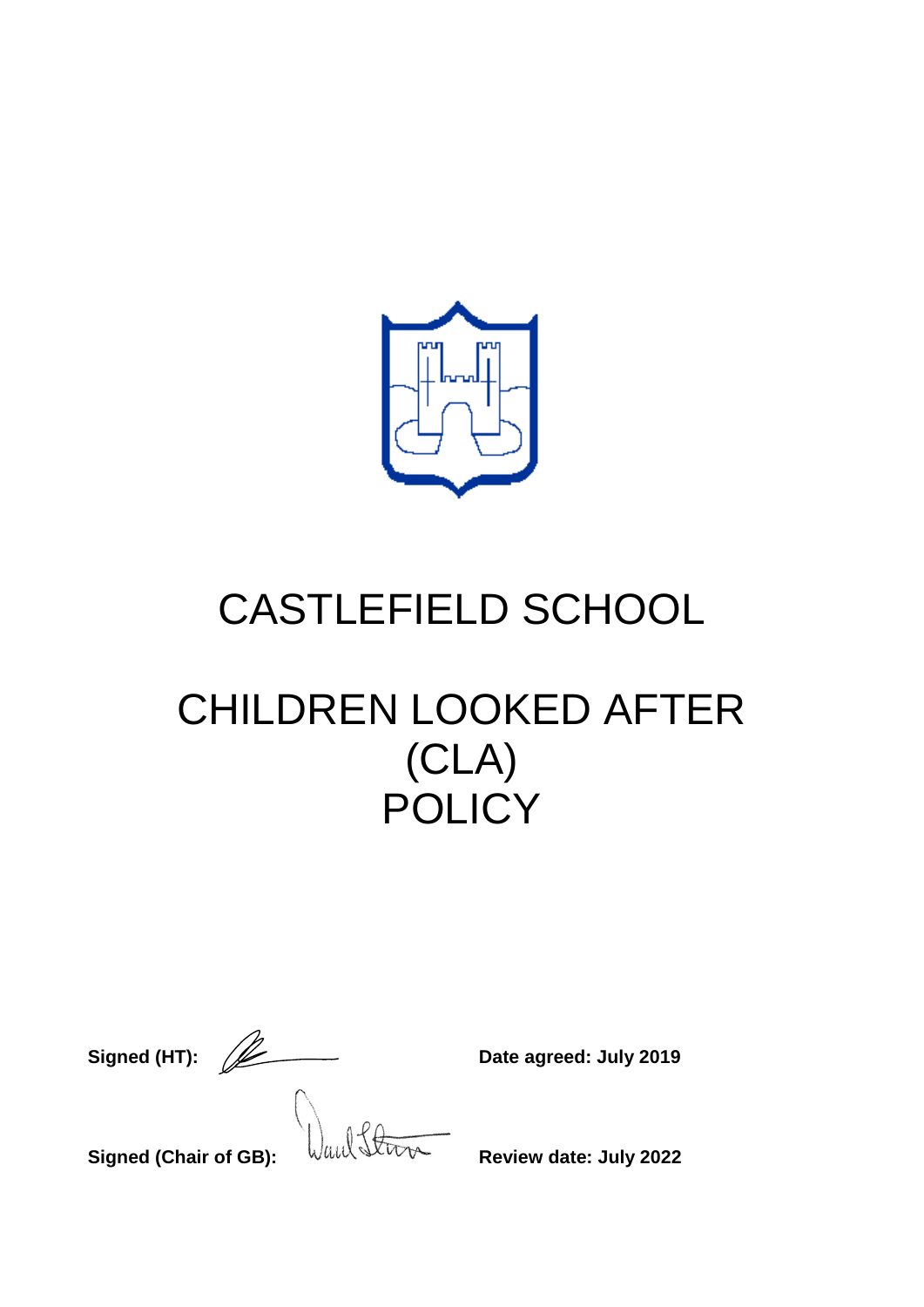#### **Policy Objective:**

To promote the educational achievement and welfare of Children Looked After (CLA) and Children Previously Looked After (PLA) on the roll of this school

#### **Name of the Designated Teacher for CLA and PLA**

Jessica Wilson (DHT)

#### **Name of the Designated School Governor for CLA and PLA**

#### Mel Mulunga-Smith

At Castelfield School we will create an environment where children looked after (CLA) and children previously looked after (PLA) have access to excellent educational provision and are prioritised for additional support through school-based interventions, in accordance with the '*DfE Designated teacher for looked-after and previously looked-after children Statutory guidance for local-authority-maintained schools carrying out duties for lookedafter and previously looked-after children. 28th February 2018.*

We recognise that our school plays a vital role in providing a stable base for CLA and in promoting their academic, social and emotional development. We promote staff training in their specific needs, so that all adults are sensitive to the barriers to learning that CLA experience and feel able to support the children discretely and confidentially, as needs arise.

Our school community aims to champion the needs of CLA to ensure they make rapid progress during their period in care.

#### **Our Aims for CLA:**

- to provide a safe and secure environment where education is always central to the planning and all adults understand the specific needs of CLA and PLA
- to narrow the gap between the attainment of CLA and PLA and their peers, ensuring **accelerated** and **rapid** progress
- that they benefit from school-based interventions, including 'Making Good Progress 121 Tuition', even if they do not meet the criteria for that intervention *(DfE Designated teacher for looked-after and previously looked-after children Statutory guidance for local-authority-maintained schools carrying out duties for looked-after and previously looked-after children. 28th February 2018)* and to use the allocated Pupil Premium Plus (PP+) to ensure effective impact
- for all CLA to have a minimum of three Personal Education Planning (ePEP) meetings in an academic year and for the joint planning to actively impact on each child's learning on a daily basis, to ensure accelerated and rapid progress *(DfE Designated teacher for looked-after and previously looked-after children Statutory guidance for local-authority-maintained schools carrying out duties for looked-after and previously looked-after children. 28th February 2018)*
- for all adults to provide discreet, sensitive, child-led support, with one key adult identified who will form a strong relationship and take a special interest in daily life at school
- that school systems facilitate discrete support, as appropriate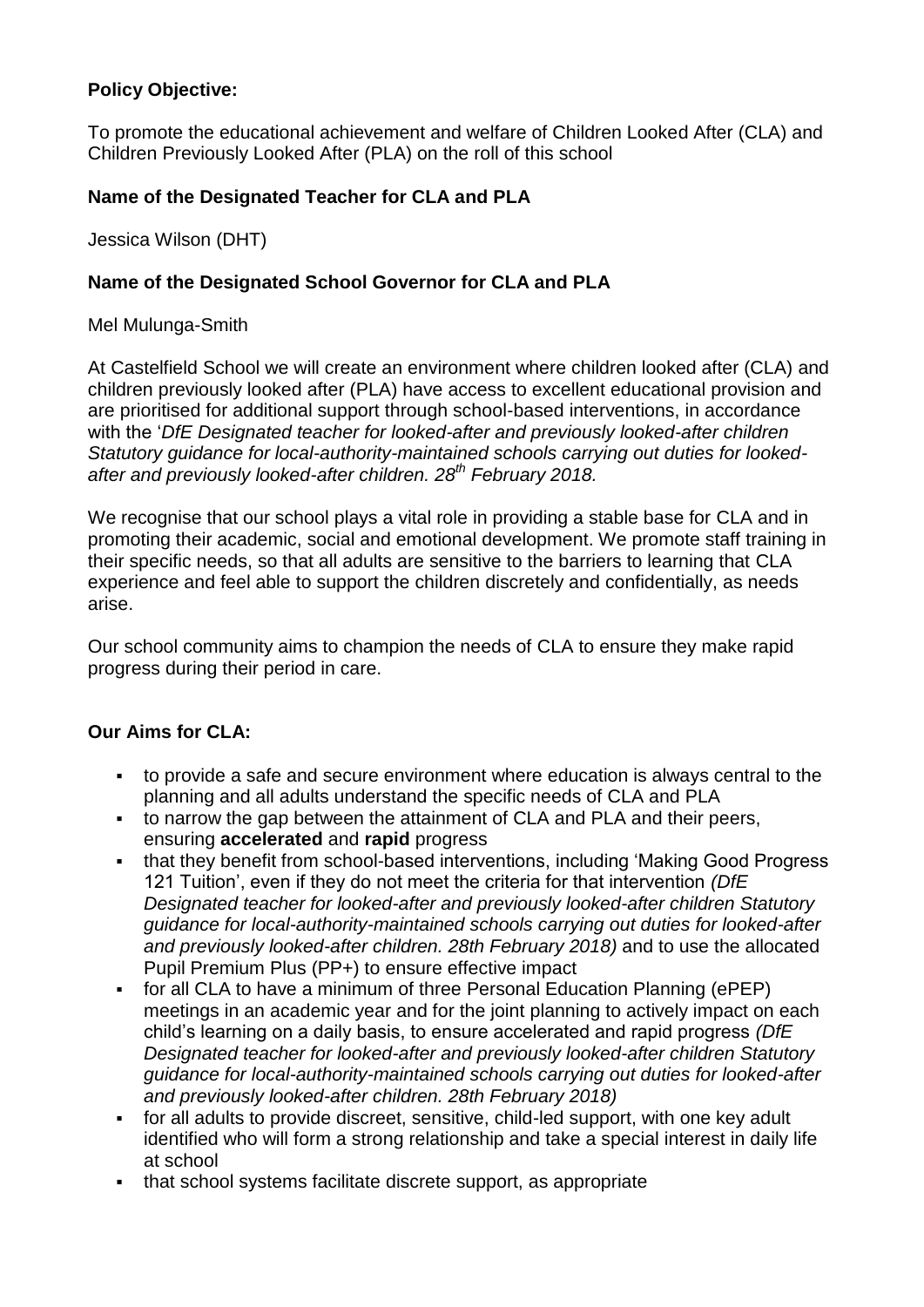- CLA will be advantaged within school policies and procedures, with their needs explicitly considered and provided for *(DfE Designated teacher for looked-after and previously looked-after children Statutory guidance for local-authority-maintained schools carrying out duties for looked-after and previously looked-after children. 28th February 2018.)*
- CLA and their foster families will feel part of the school community; they will be actively welcomed into the community in recognition of the particular needs of this group *(DfE Designated teacher for looked-after and previously looked-after children Statutory guidance for local-authority-maintained schools carrying out duties for looked-after and previously looked-after children. 28th February 2018).*

# **Educational Planning for Children Looked After**

# **Personal Education Plans (ePEP) and CLA Self Evaluation Forms (CLASEF):**

The school will ensure that every CLA on roll has a Personal Education Planning (ePEP) meeting that is reviewed termly, within the statutory care planning framework, and in collaboration with the social worker, carer and other relevant professionals. The school will complete the CLASEF to inform the Hertfordshire Virtual School of the school's policy and practice, to account for the efficient and effective spend of the PP+ funding and to inform the school Governing Body as the annual report.

#### **Roles and Responsibilities:**

**The Headteacher and Governing Body** are committed to promoting improved educational life chances for CLA and PLA. They will ensure that the Designated Teacher for Children Looked After has qualified teacher status, appropriate seniority in the leadership team and time and experience to fulfil this statutory role. They will monitor the role of the Designated Teacher to ensure that all CLA and PLA make accelerated and rapid progress and that the whole school staff receives appropriate training.

#### **The Designated Teacher for Children Looked After and Children Previously Looked**

**After** is Jessica Wilson (DHT) she is a qualified teacher, and will promote improved educational life chances for CLA and PLA by:

- ensuring that the CLA or PLA has access to quality first teaching
- tracking the progress of CLA and PLA across the curriculum using data, teacher reports and book looks
- ensuring that the PP+ is used effectively and efficiently
- performing a coordinating role with school staff and outside agencies
- ensuring effective communication with the school's assigned Education Adviser from the Virtual School
- developing expertise in the field of CLA
- providing and attending training and offering advice to the whole school staff
- promoting a school culture which is supportive and has high expectations for CLA and PLA
- regularly reporting to the Head and Governing Body on the attainment of CLA and PLA and school resource and staff training needs for working with this group
- prioritising CLA for school-based additional support, even when the young person does not meet the criteria *(DfE Designated teacher for looked-after and previously looked-after children Statutory guidance for local-authority-maintained schools carrying out duties for looked-after and previously looked-after children. 28th February 2018).*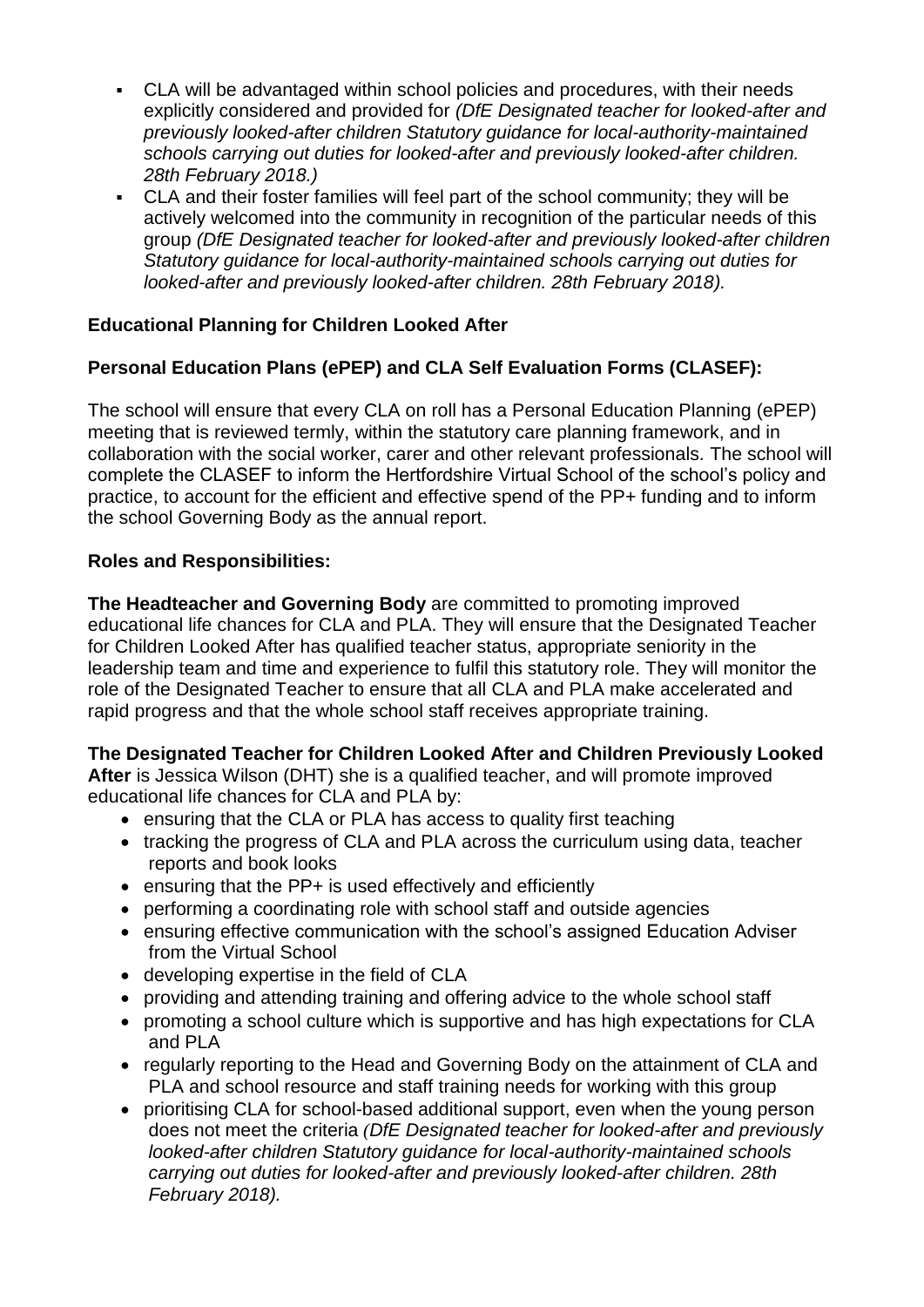- ensuring that CLA and PLA are not overlooked for positions of student responsibility within the school because of their care status
- completing the annual Strength and Difficulties Questionnaire (SDQ) of each CLA as requested, to inform their annual CLA health review.

**All staff** will promote improved educational life chances for CLA and PLA by:

- reading the 'school policy' and 'school policy guidance document' for CLA
- attending training, as appropriate
- providing accurate information and data when asked by the Designated Teacher
- referring to the Designated Teacher for advice
- plaving their part in creating an attachment and trauma–informed 'CLA-friendly' culture and securing rapid progress for CLA by ensuring that they benefit from any additional school-based support available

#### **Attendance:**

**School attendance procedures** reflect the specific needs of CLA and PLA to ensure good school attendance. Where there is a concern about attendance or punctuality the school contacts the carer, social worker and other professionals including the Virtual School, as an early intervention, as outlined in the attendance policy.

#### **Admissions/ Transitions:**

#### **School procedures to support CLA during admission and transition include:**

- prioritising CLA and PLA at the point of admission
- the swift transfer of information between schools that may include school visits and at times of transition, teaching at the previous school
- early identification of staff mentor and peer buddy
- additional support and planning for CLA and PLA at times of transition
- structured activities to 'say goodbye', in recognition of the impact of broken attachments and loss

#### **Additional Educational Needs:**

#### **All staff endeavour to secure accelerated and rapid progress for CLA and PLA with additional educational needs by:**

- having high expectations
- ensuring that they are prioritised for additional school-based support, even if they do not meet the criteria *(in line with the DfE Designated teacher for looked-after and previously looked-after children Statutory guidance for local-authority-maintained schools carrying out duties for looked-after and previously looked-after children. 28th February 2018).*
- ensuring that planning is coordinated, appropriate interventions identified and teaching to the plan is systematic; ensuring that any work undertaken by nonteaching staff has teacher over-sight *(in line with the Lamb Report, Dec '09)*
- ensuring that progress is regularly monitored and reviewed, against the expectation of progress each academic year, as agreed in the termly Virtual School visit, ePEP and CLASEF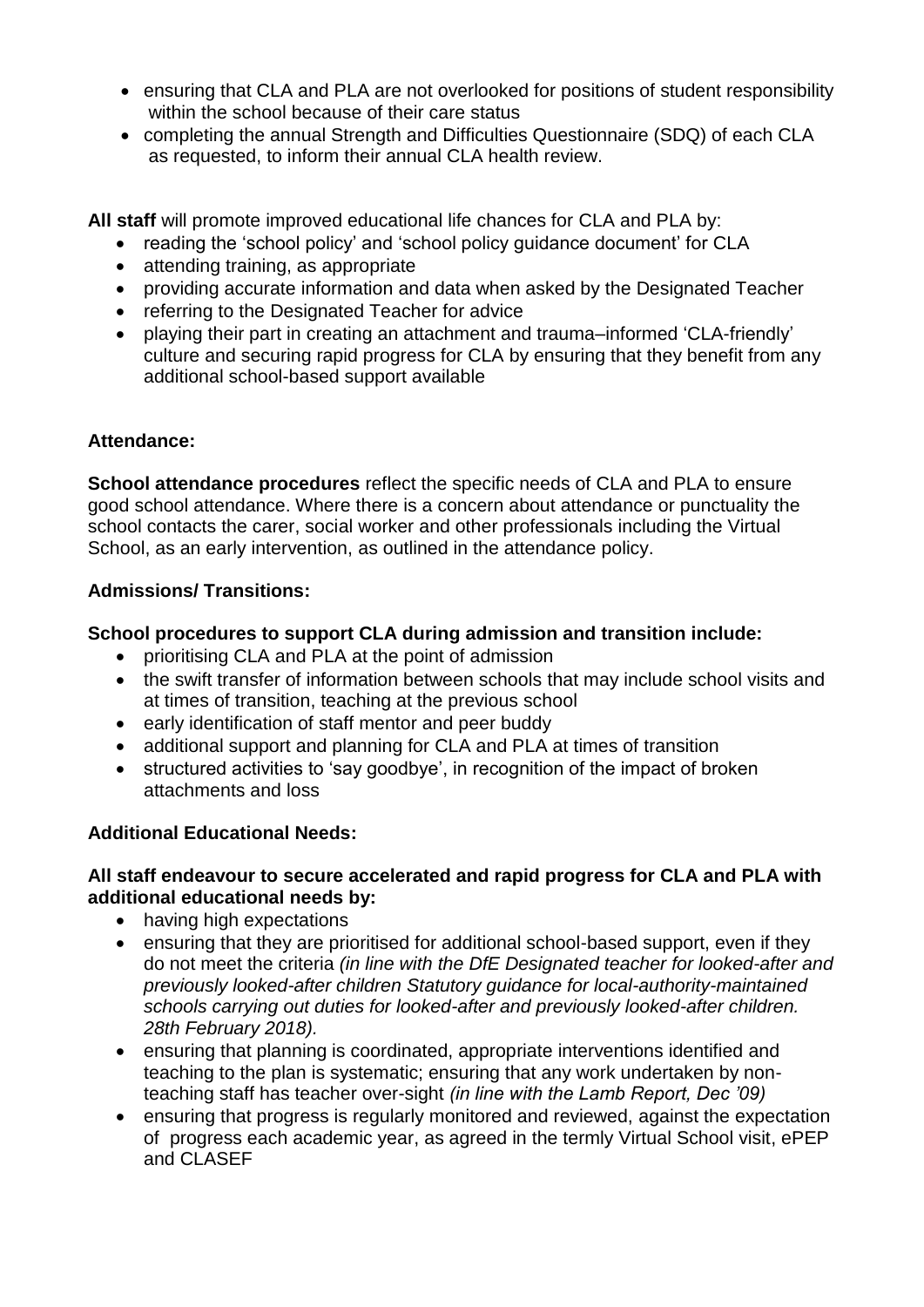#### **Special Educational Needs:**

#### **All staff endeavour to secure accelerated and rapid progress for CLA who have special educational needs by:**

- having high expectation of minimum levels of progress each academic year *(in line with the expectation set out in the ePEP and CLA-SEF)*
- ensuring that they are accessing school-based targeted support which is 'additional to and different from' the universal and additional needs provision *(in line with the SEN Code of Practice)*
- ensuring that all plans are coordinated, appropriate interventions identified, and teaching to the plan is systematic
- ensuring that progress is regularly monitored and reviewed, in line with the SEN Code of Practice
- ensuring that any work undertaken by non-teaching staff has teacher over-sight

# **Safeguarding:**

**School staff will be vigilant for any safeguarding issues which can impact particularly on CLA by:** familiarising themselves with the '*School Policy Guidance for Children in Care'* and following the school's child protection policy and the '*DfE: Keeping Children Safe in Education' (All staff) September 2018*, if there are any safeguarding concerns.

# **Alternative Provision:**

#### **We will make every effort to ensure that any arrangements for provision alternative to daily attendance at school will be:**

- a plan that will retain the CLA on the roll of the school or clarify in writing which educational establishment will be responsible for essential reporting and accountable for the PP+
- an agreed part of the overall ePEP for the student
- full time (25 hours) or contribute to full time attendance and be of high quality
- meet the educational needs of the CLA or PLA
- will provide the opportunity to make rapid progress in the course of study provided by the setting
- will be monitored regularly and that ePEPs will include the school and the alternative provider

# **Exclusion:**

We have reviewed the school behaviour policy in line with the statutory quidance published in February 2018 **(***DfE Designated teacher for looked-after and previously looked-after children Statutory guidance for local-authority-maintained schools carrying out duties for looked-after and previously looked-after children. 28th February 2018)***.** We will make every effort to avoid excluding a CLA, in recognition of the increased risk this poses in terms of them quickly disengaging from the school, due to their early experience of broken attachments and loss. If there is no option other than exclusion, then we will make every attempt to reduce the number of days of the exclusion. School procedures are in place to reduce the risk of exclusion of CLA and PLA. CLA and PLA with special educational needs should have exclusion as a behaviour management action as a last possible resort (*Regulation 4(1)(c) of the Equalities Act 2010 which means that a head*